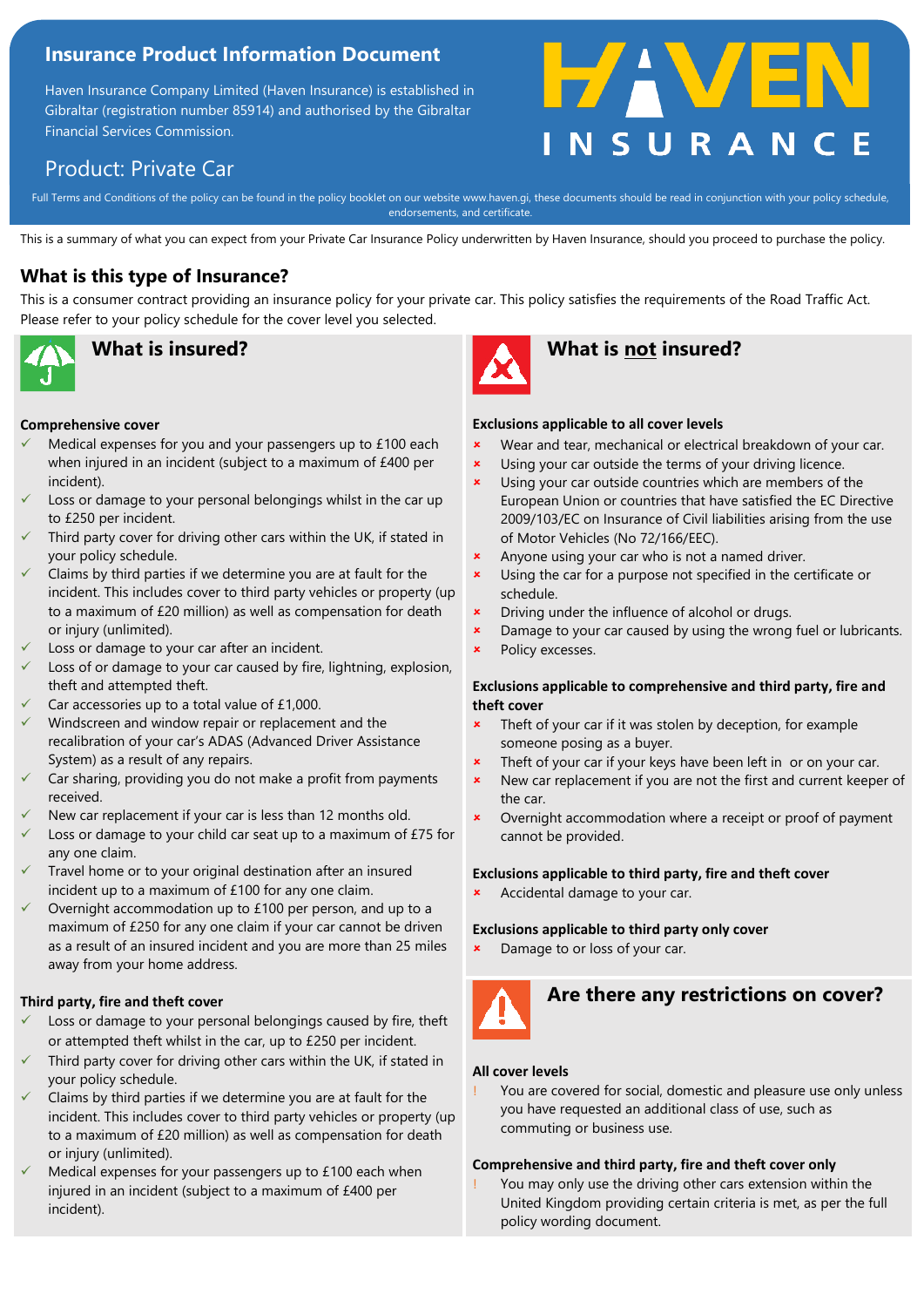- Loss of or damage to your car caused by fire, lightning, explosion, theft and attempted theft.
- Car accessories up to a total value of £1,000, when loss or damage occurs caused by fire, theft, or attempted theft.
- Car sharing, providing you do not make a profit from payments received.
- New car replacement if your car is less than 12 months old.
- Loss or damage to your child car seat up to a maximum of £75 for any one claim.
- Travel home or to your original destination after an insured incident up to a maximum of £100 for any one claim.
- Overnight accommodation up to £100 per person, and up to a maximum of £250 for any one claim if your car cannot be driven as a result of an insured incident and you are more than 25 miles away from your home address.

#### **Third party only cover**

- Claims by third parties if we determine you are at fault for the incident. This includes cover to third party vehicles or property (up to a maximum of £20 million) as well as compensation for death or injury (unlimited).
- Medical expenses for your passengers up to  $£100$  each when injured in an incident (subject to a maximum of £400 per incident).
- Car sharing, providing you do not make a profit from payments received.



# **Where am I covered?**

#### **Comprehensive and third party, fire and theft cover**

- If you have selected comprehensive or third party, fire and theft cover for your car, you have the selected cover for your car within Great Britain, Northern Ireland, Isle of Man and the Channel Islands.
- You can also use your car abroad with the minimum cover required by law within the European Union or countries that have satisfied the EC Directive 2009/103/EC. Subject to an additional premium you may be able to use your car abroad with the same level of cover you have in the UK for up to 31 days.

#### **Third party only cover**

- ✓ You have third party cover for your car within Great Britain, Northern Ireland, Isle of Man and the Channel Islands.
- $\checkmark$  You can also use your car abroad with the minimum cover required by law within the European Union or countries that have satisfied the EC Directive 2009/103/EC. You are required to let us know before you travel.



# **What are my obligations?**

### **Before cover starts**

- Disclose all facts accurately and in full.
- Let us know if you have any medical conditions disclosable to the DVLA.
- Ensure the cover offered is right for you and take note of any significant or unusual policy conditions or exclusions.

#### **Once you have purchased the policy**

- Check your certificate and schedule are correct, paying particular attention to the vehicle registration number, the class of use and the drivers listed as insured.
- Provide a copy of your driving licence or your licence summary check code and any other documents requested to validate your policy.

#### **During the policy**

- Let us know if you make any changes that may affect the policy, this may include your name, the vehicle insured, your address or occupation, or the class of use you require the car for.
- Take reasonable steps to protect your car and ensure it's kept in a roadworthy condition with an up to date MOT and valid car tax.